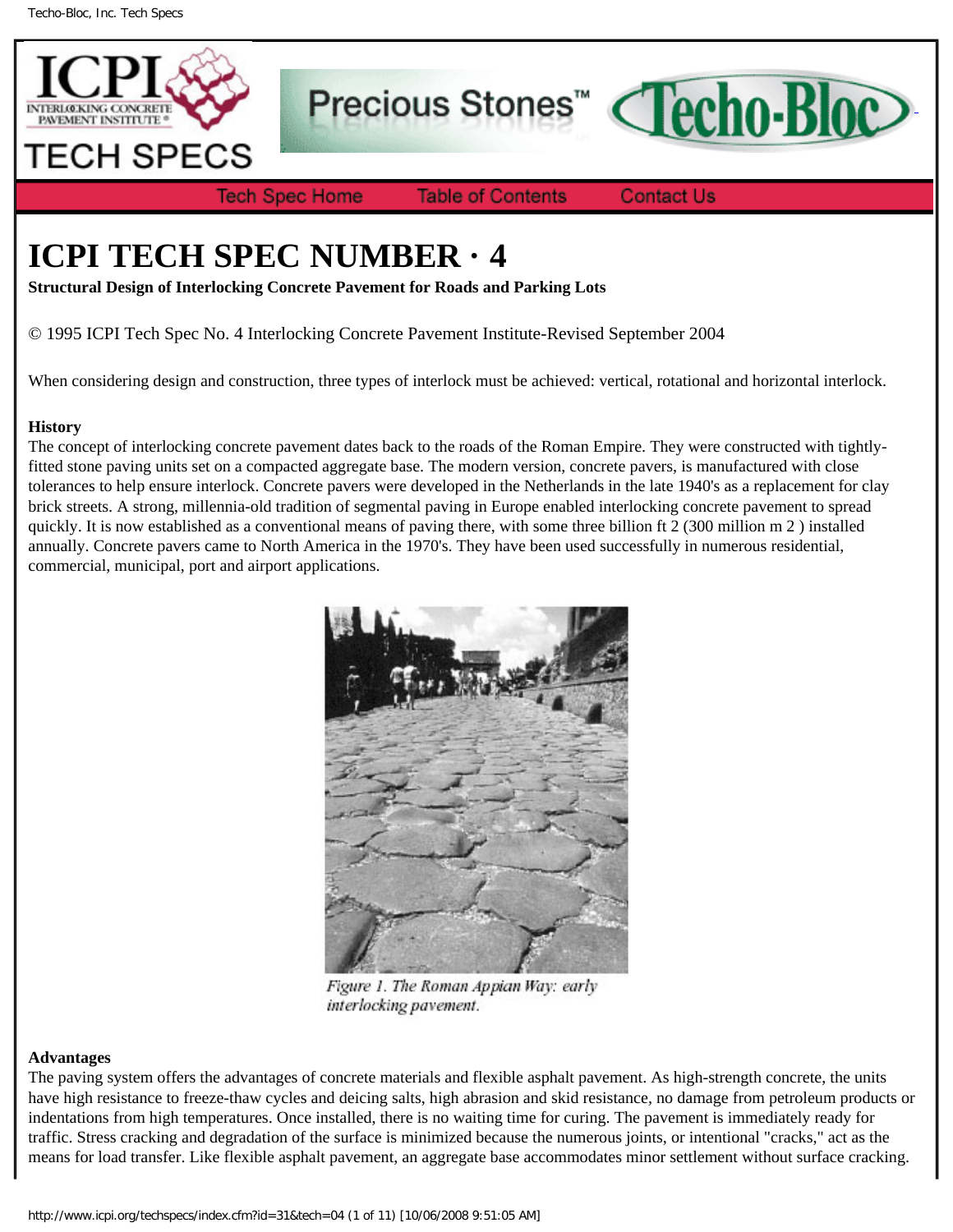#### Techo-Bloc, Inc. Tech Specs

An aggregate base facilitates fast construction, as well as access to underground utilities. Mechanical installation of concrete pavers can further shorten construction time. Pavement reinstatement is enhanced by reusable paving units, thereby reducing waste materials.

## **The Principle of Interlock**

Interlock is the inability of a paver to move independently from its neighbors. It is critical to the structural performance of interlocking concrete pavement. When considering design and construction, three types of interlock must be achieved: vertical, rotational, and horizontal interlock. These are illustrated in Figure 2. Vertical interlock is achieved by the shear transfer of loads to surrounding units through sand in the joints. Rotational interlock is maintained by the pavers being of sufficient thickness, placed closely together, and restrained by a curb from lateral forces of vehicle tires. Rotational interlock can be further enhanced if there is a slight crown to the pavement cross section. Besides facilitating drainage, the crown enables the units to tighten slightly, progressively stiffening through loads and minor settlement across the entire pavement, thereby increasing structural capacity. When progressive stiffening has stabilized, the pavement experiences what is known as "lockup." Horizontal interlock is primarily achieved through the use of laying patterns that disperse forces from braking, turning, and accelerating vehicles. The most effective laying patterns for maintaining interlock are herringbone patterns. Testing has shown that these patterns offer greater structural capacity and resistance to lateral movement than other laying patterns (1, 2, 3). Therefore, herringbone patterns are recommended in areas subject to vehicular traffic. See Figure 3. Stable edge restraints such as curbs are essential. They maintain horizontal interlock while the units are subject to repeated lateral loads from vehicle tires. ICPI Tech Spec 3, Edge Restraints for Interlocking Concrete Pavements offers guidance on the selection and detailing of edge restraints for a range of applications.



Figure 2. Types of interlock: vertical, rotational, horizontal.

### **Typical Pavement Design and Construction**

Figure 4 illustrates typical schematic cross sections for interlocking concrete pavement. Both the base and subbase are compacted aggregate. Many pavements for city and residential uses do not require an aggregate subbase except for very heavy use, or over a weak soil subgrade. In these situations it may be more economical to use asphalt or cement-stabilized base layers. They are often placed over a subbase layer of unbound compacted aggregate. Construction is covered in ICPI Tech Spec 2, Construction of Interlocking Concrete Pavement. The steps for preparing the soil subgrade and base materials are similar to those required for flexible asphalt pavements. After the base surface is built to specified elevations and surface tolerances, bedding sand is screeded in an even layer, typically 1-1 1 / 2 in. (25-40 mm) thick. The units are placed, manually or mechanically, on the smooth bedding sand, constrained by stationary edge restraints. The pavers are vibrated with a high frequency plate vibrator. This action forces sand into the bottom of the joints of the pavers and begins compaction of the bedding sand. Sand is then spread and swept into the joints, and the pavers are compacted again until the joints are filled. Complete compaction of the sand and slight settlement of the pavers tightens them. During compaction, the pavement is transformed from a loose collection of pavers to an interlocking system capable of spreading vertical loads horizontally. This occurs through shear forces in the joints.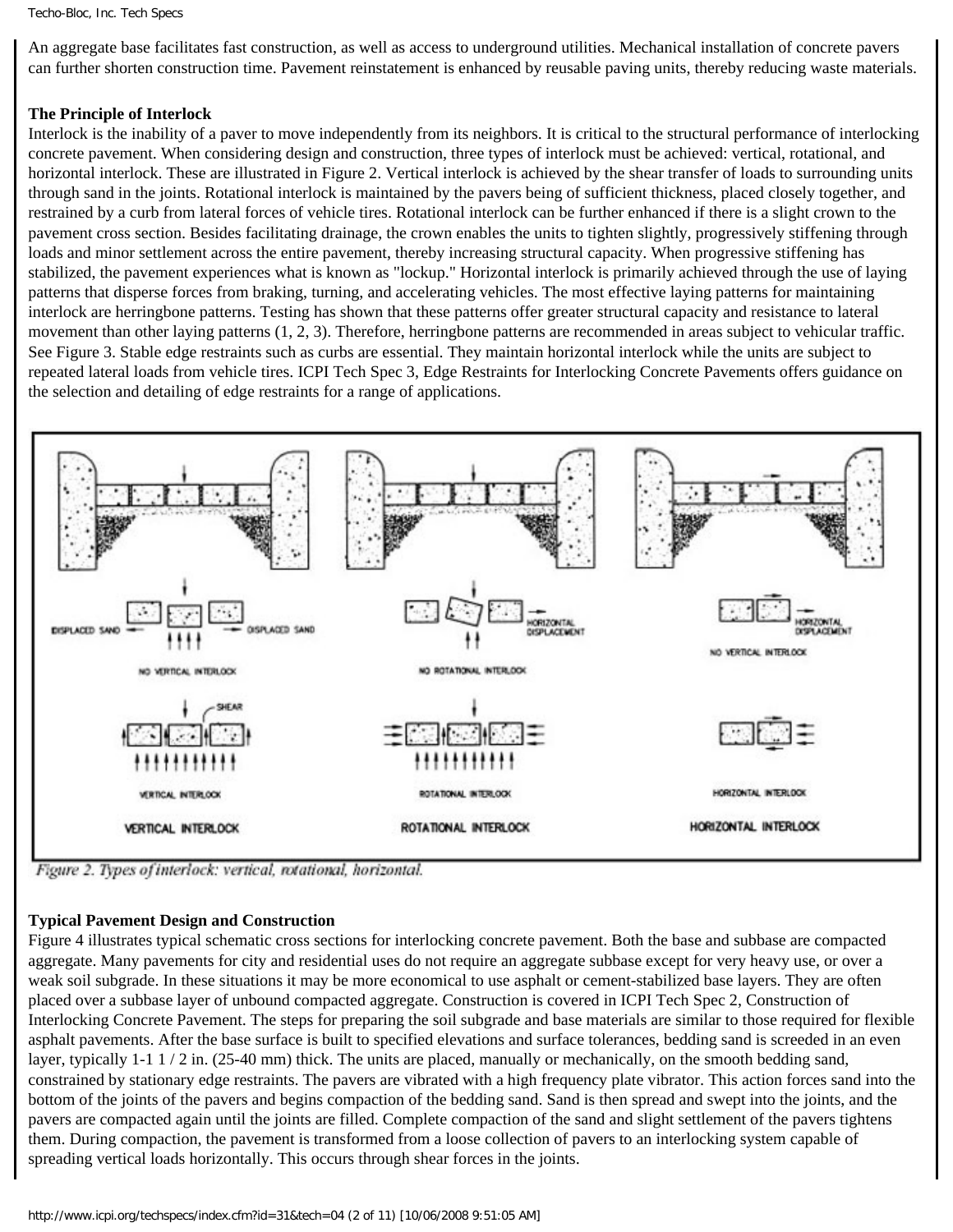

### **Structural Design Procedure**

The load distribution and failure modes of flexible asphalt and interlocking concrete pavement are very similar: permanent deformation from repetitive loads. Since failure modes are similar, a simplified procedure of the method is adapted from Reference 4 and the American Association of State Highway and Transportation Officials (AASHTO) 1986 and 1993 *Guide for Design of Pavement Structures (5)*. The following structural design procedure is for roads and parking lots. Base design for crosswalks should consider using stabilized aggregate or cast-in-place concrete. Stiffer bases will compensate for stress concentration on the subgrade and base where the pavers meet adjoining pavement materials. Design for heavy duty pavements such as port and airport pavements is covered in ICPI manuals entitled, *Port and Industrial Pavement Design for Concrete Pavers*, and *Airfield Pavement Design with Concrete Pavers*.

### **Design Considerations**

The evaluation of four factors and their interactive effects will determine the final pavement thickness and material. These include environment, traffic, subgrade soil strength, and pavement materials. The design engineer selects values representing attributes of these factors. The values can be very approximate correlations and qualitative assumptions. Each factor, however, can be measured accurately with detailed engineering studies and extensive laboratory testing. As more detailed information is obtained about each factor, the reliability of the design will increase. The effort and cost in obtaining information about each should be consistent with the importance of the pavement. A major thoroughfare should receive more analysis of the soil subgrade and traffic mix than a residential street. Furthermore, the degree of analysis and engineering should increase as the subgrade strength decreases and as the anticipated traffic level increases. In other words, pavements for high volume traffic over weak soils should have the highest degree of analysis of each factor as is practical.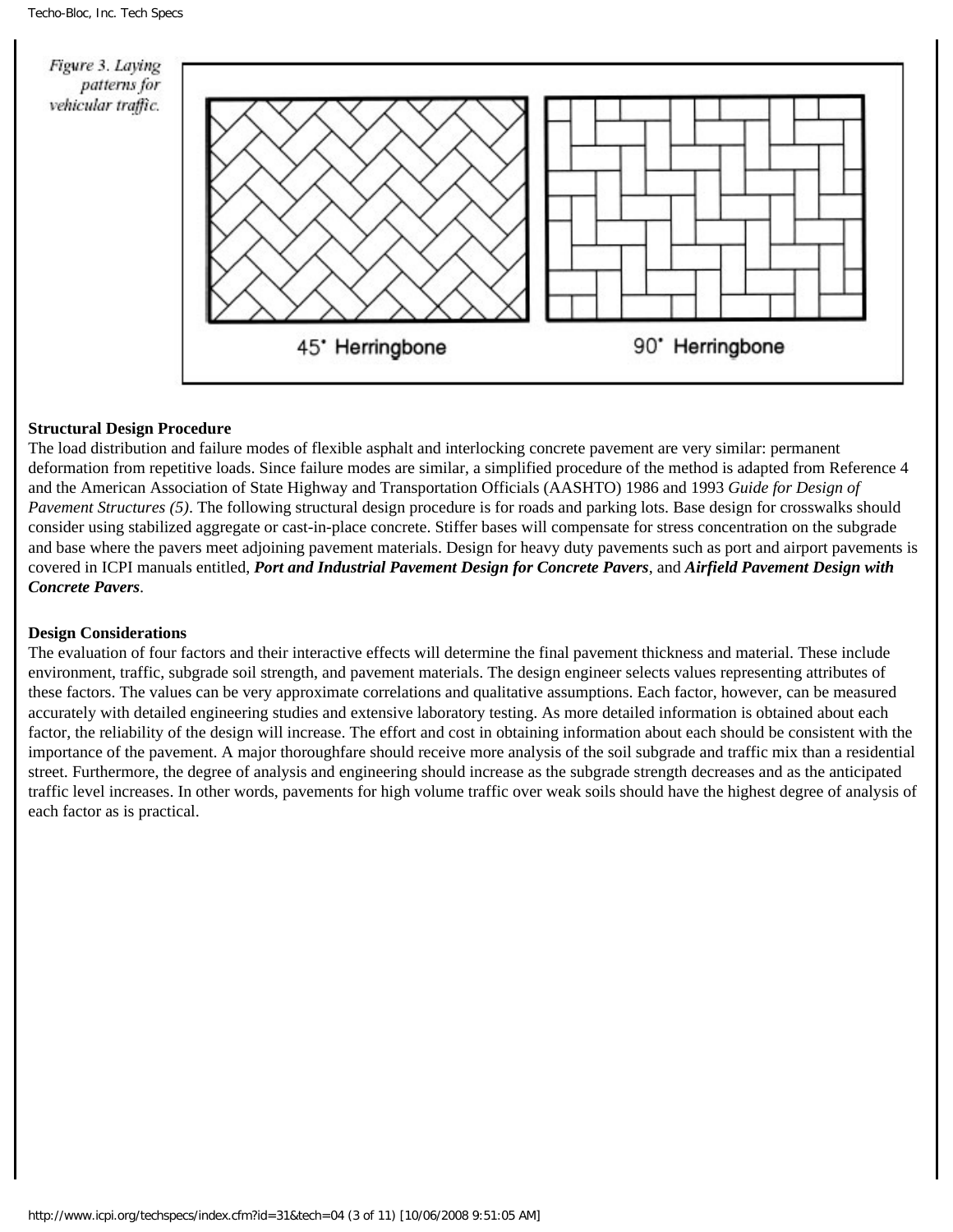

Figure 4. Typical schematic cross sections.

**Environment**-Moisture and temperature significantly affect pavement. As moisture in the soil or base increases, the load bearing capacity of the soil or the strength of the base decreases. Moisture causes differential heaving and swelling of certain soils, as well. Temperature can affect the load bearing capacity of pavements, particularly asphalt stabilized layers. The combined effect of freezing temperatures and moisture can lead to two detrimental effects. First, expansion of the water during freezing can cause the pavement to heave. Second, the strength of the pavement materials can be reduced by thawing. These detrimental effects can be reduced or eliminated one of three ways. Moisture can be kept from entering the pavement base and soil. Moisture can be removed before it has a chance to weaken the pavement. Pavement materials can be used to resist moisture and movement from swelling or frost. Limited construction budgets often do not allow complete protection against the effects of moisture and freeze-thaw. Consequently, their effects should be mitigated to the highest extent allowed by the available budget and materials. In this design procedure, the effects of moisture and frost are part of characterizing of the strength of subgrade soil and pavement materials. Subjective descriptions of drainage quality and moisture conditions influence design strength values for subgrade soils and unbound granular materials. In addition, if freeze-thaw exists, then soil subgrade strength is reduced according to the degree of its frost susceptibility.

**Traffic**-When pavement is trafficked, it receives wear or damage. The amount of damage depends on the weight of the vehicles and the number of expected passes over a given period of time. The period of time, or design life, is usually 20 years. Predicted traffic over the life of the pavement is an estimate of various vehicle loads, axle and wheel configurations, and the number of loads. The actual amount of traffic loads can often exceed the predicted loads. Therefore, engineering judgement is required in estimating expected sources of traffic and loads well into the future. Damage to pavement results from a multitude of axle loads from cars, vans, light trucks, buses and tractor-trailers. In order to more easily predict the damage, all of the various axle loads are expressed as damage from an equivalent standard axle load. In other words, the combined damaging effects of various axle loads are equated to the damaging effect of 18-kip (80 kN) equivalent single axle load (ESALs or EALs) repetitions. Damage factors for other axle loads are shown in Table 1. For example, the table shows that a single axle load of 38-kip (169 kN) would cause the same pavement damage as approximately 30 passes of an 18-kip (80 kN) single axle. For pavements carrying many different kinds of vehicles, greater study is needed to obtain the expected distribution of axle loads within the design period. If no detailed traffic information is available, Table 2 can be used for general guidance by listing typical EALs as a function of road class. EALs in Table 2 can be converted to TI or Traffic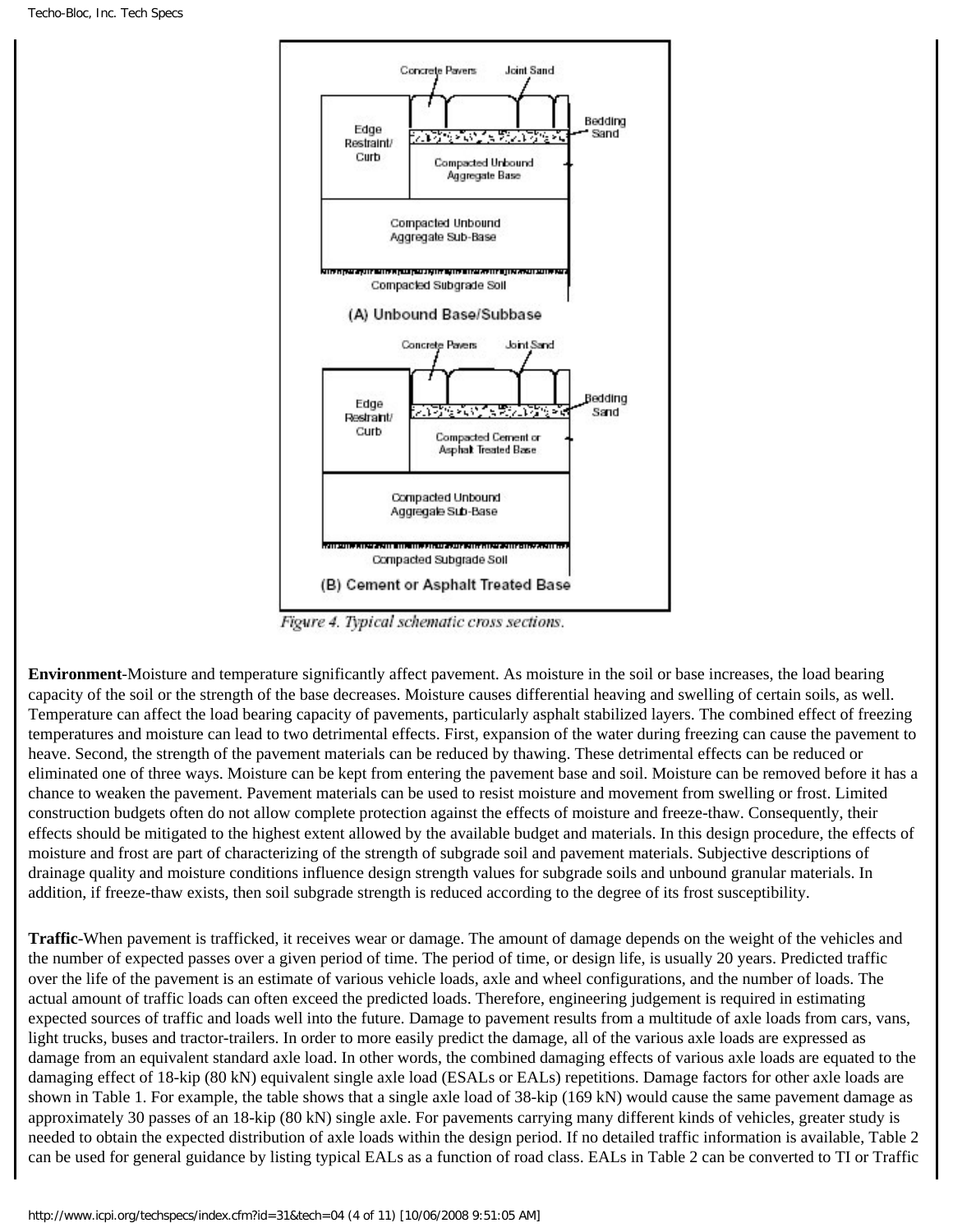#### Techo-Bloc, Inc. Tech Specs

Index used by Caltrans in California to characterize axle loads. The following formula converts 18-kip (80kN) equivalent single axle loads (ESALs) to a TI: TI = 9.0 x (ESAL/10 6) 0.119. Table 7 correlates ESALs used in Figures 5, 6 and 7 to TIs. In some situations, the designer cannot know the expected traffic in five, ten or fifteen years into the future. Therefore, the reliability (degree of conservatism) of the engineer's predictions can be modified as follows: Adjusted EALs =  $FR \times$  EALs (estimated or from Table 2) where F R is the reliability factor. Recommended reliability factors by road class are also given in Table 2, along with the corresponding adjusted EALs and TIs for use in the design. In some residential development projects, interlocking concrete pavement streets are constructed first and then housing is built. Axle loads from construction-related truck traffic should be factored into the base thickness design. The loads can be substantial compared to the lighter loads from automobiles after construction is complete.

|           |                                       |             |      |                              | <b>TABLE 2</b><br><b>Typical Design</b> |            |
|-----------|---------------------------------------|-------------|------|------------------------------|-----------------------------------------|------------|
|           |                                       |             |      | Road Class                   | $EALs^*$<br>(millions)                  | Rc)<br>– F |
|           | <b>Axle Load Damage Factors</b>       | TABLE 1     |      | Arterial or<br>Major Streets |                                         |            |
|           | Single Axle                           | Tandem Axle |      | Urban                        | 7.5                                     |            |
| Kips (kN) | Damage Factor Kips (kN) Damage Factor |             |      | Rural                        | 3.6                                     |            |
| 2(9)      | 0.0002                                | 10(44)      | 0.01 | Major Collectors             |                                         |            |
| 6(27)     | 0.01                                  | 14(62)      | 0.03 | Urban                        | 2.8                                     |            |
| 10(44)    | 0.08                                  | 18(80)      | 0.08 | Rural                        | 1.5                                     |            |
| 14(62)    | 0.34                                  | 22(98)      | 0.17 |                              |                                         |            |
| 18 (80)   | 1.00                                  | 26(115)     | 0.34 | Minor Collectors             |                                         |            |
| 22(98)    | 2.44                                  | 30 (133)    | 0.63 | Urban                        | 1.3                                     |            |
| 26(115)   | 5.21                                  | 34 (157)    | 1.07 | Rural                        | 0.55                                    |            |
| 30 (133)  | 10.03                                 | 38 (169)    | 1.75 |                              |                                         |            |
| 34 (157)  | 17.87                                 | 42(186)     | 2.75 | Commercial/Multi-            |                                         |            |
| 38 (169)  | 29.95                                 | 46 (204)    | 4.11 | Family Locals                |                                         |            |
|           |                                       |             |      | Urban                        | 0.43                                    |            |
|           |                                       |             |      | Rural                        | 0.28                                    |            |

|                   |                                | <b>Typical Design EALs</b> |                                       |  |
|-------------------|--------------------------------|----------------------------|---------------------------------------|--|
| Road Class        | $EAI.s^*$<br>(millions)        | Factor                     | Reliability Design EALs<br>(millions) |  |
| Arterial or       |                                |                            |                                       |  |
| Major Streets     |                                |                            |                                       |  |
| Urban             | 7.5                            | 3.775                      | 28.4                                  |  |
| Rural             | 3.6                            | 2.929                      | 10.6                                  |  |
| Major Collectors  |                                |                            |                                       |  |
| Urban             | 2.8                            | 2.929                      | 8.3                                   |  |
| Rural             | 1.5                            | 2.390                      | 3.5                                   |  |
| Minor Collectors  |                                |                            |                                       |  |
| Urban             | 1.3                            | 2.390                      | 3.0                                   |  |
| Rural             | 0.55                           | 2.390                      | 1.3                                   |  |
| Commercial/Multi- |                                |                            |                                       |  |
| Family Locals     |                                |                            |                                       |  |
| Urban             | 0.43                           | 2.010                      | 0.84                                  |  |
| Rural             | 0.28                           | 2.010                      | 0.54                                  |  |
|                   | *Assume a 20 year design life. |                            |                                       |  |

**Soil Subgrade Support** - The strength of the soil subgrade has the greatest effect on determining the total thickness of the interlocking concrete pavement. When feasible, resilient modulus (M r ), R-value, or soaked California Bearing Ratio (CBR) laboratory tests should be conducted on the typical subgrade soil to evaluate its strength. These tests should be conducted at the most probable field conditions of density and moisture that will be anticipated during the design life of the pavement. M r tests are described in AASHTO T-307 (7); R-value in ASTM D 2844 (6) or AASHTO T-190 (7); and CBR in ASTM D 1883 (6) or AASHTO T-193 (7). CBR and R-values are correlated in Reference 9. In the absence of laboratory tests, typical resilient modulus (M r ) values have been assigned to each soil type defined in the United Soil Classification System (USCS), per ASTM D 2487 (6), or AASHTO soil classification systems (see Tables 3 and 4). Three modulus values are provided for each USCS or AASHTO soil type, depending on the anticipated environmental and drainage conditions at the site. Table 3 includes formulas that explain the approximate relationship between Mr and CBR, plus Mr and R-value from Reference 9. Guidelines for selecting the appropriate M r value are summarized in Table 5. Each soil type in Tables 3 and 4 has also been assigned a reduced M r value (far right column) for use only when frost action is a design consideration. Compaction of the subgrade soil during construction should be at least 98% of AASHTO T-99 or ASTM D 698 for cohesive (clay) soils and at least 98% of AASHTO T-180 or ASTM D 1557 for cohesionless (sandy and gravelly) soils. The higher compaction standards described in T-180 or D 1557 are preferred. The effective depth of compaction for all cases should be at least the top 12 inches (300 mm). Soils having an M r of 4,500 psi (31 MPa) or less (CBR 3% or less/R-value 8 or less) should be evaluated for either replacement with a material with higher bearing strength, installation of an aggregate subbase capping layer, improvement by stabilization, or use of geotextiles.

**Pavement Materials**-The type, strength and thickness of all available paving materials should be established. Crushed aggregate bases, or stabilized bases used in highway construction are generally suitable for interlocking concrete pavement. Most states, provinces and municipalities have material and construction standards for these bases. If none are available, then the standards for aggregate bases found in ASTM D 2940 (6) may be used. Minimum recommended strength requirements for unbound aggregate bases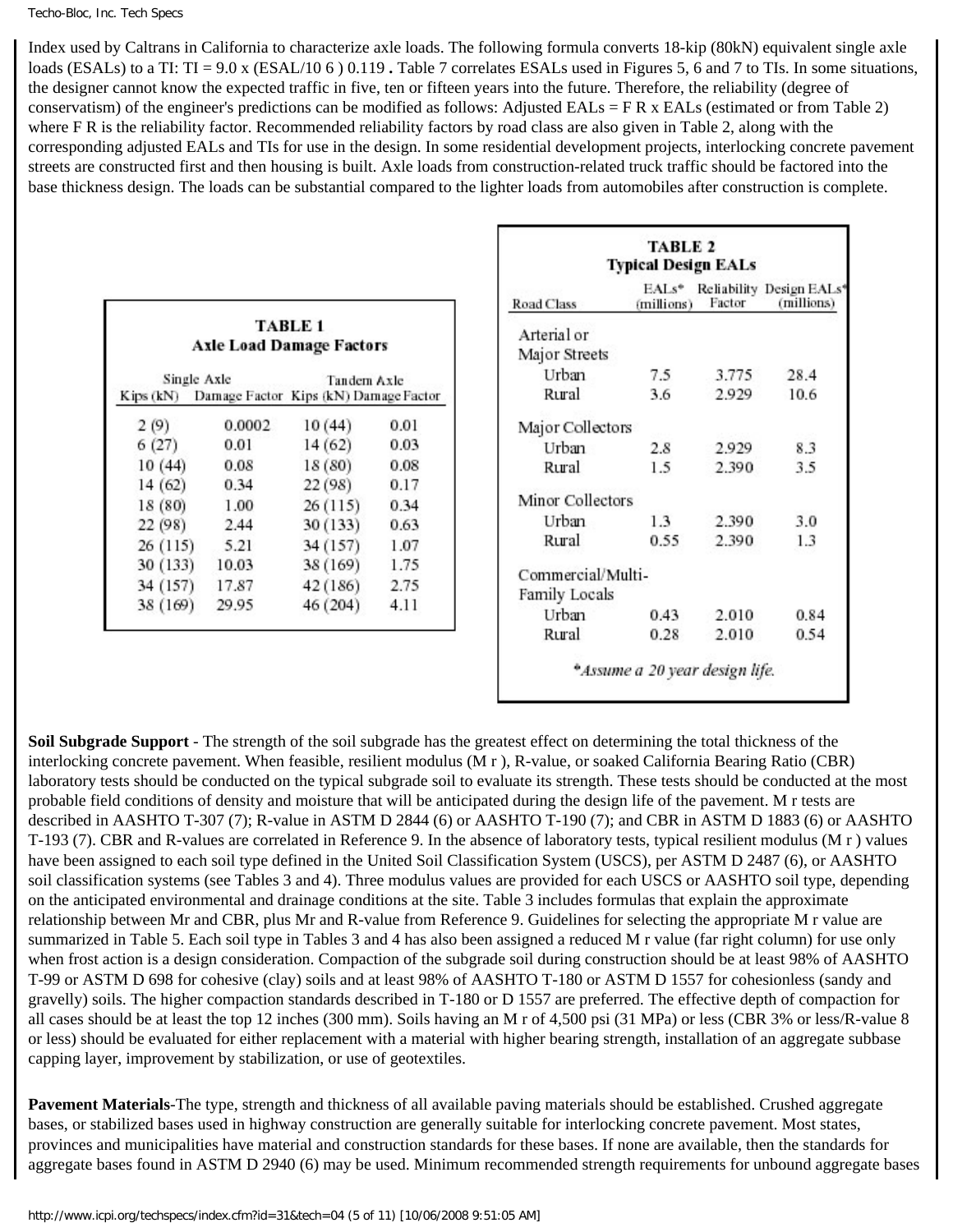should be CBR = 80% and CBR = 30% for subbases. For unbound aggregate base material, the Plasticity Index should be no greater than 6; the Liquid Limit limited to 25; and compaction should be at least 98% of AASHTO T-180 density. For unbound granular subbase material, the material should have a Plasticity Index less than 10, a Liquid Limit less than 25, and compaction requirements should be at least 98% of AASHTO T-180 density. In-place density should be checked in the field as this is critical to the performance of the pavement. If an asphalt-treated base is used, the material should conform to dense graded, well compacted, asphalt concrete specifications, i.e., Marshall stability of at least 1800 pounds (8000 N). For example, a state Superpave intermediate binder course mix required for interstate or primary roads may be adequate. Cement-treated base material should have a 7-day unconfined compressive strength of at least 650 psi (4.5 MPa). Recommended minimum base thicknesses are 4 in. (100 mm) for all unbound aggregate layers, 3 in. (75 mm) for asphalt-treated bases, and 4 in. (100 mm) for cement-treated bases. A minimum thickness of aggregate base (CBR=80) should be 4 in. (100 mm) for traffic levels below 500,000 EALs and 6 in. (150 mm) for EALs over 500,000. Bedding sand thickness should be consistent throughout the pavement and not exceed 1.5 in. (40 mm) after compaction. A thicker sand layer will not provide stability. Very thin sand layers (less than 3 / 4 in. [20 mm] after compaction) may not produce the locking up action obtained by sand migration upward into the joints during the initial compaction in construction. The bedding layer should conform to the gradation in ASTM C 33 (6), as shown in Table 6. Do not use screenings or stone dust. The sand should be as hard as practically available.

|               | Resilient Modulus (10 <sup>3</sup> psi) |                                 |                                                                                                                                  |  |
|---------------|-----------------------------------------|---------------------------------|----------------------------------------------------------------------------------------------------------------------------------|--|
| Drainage      | Drainage                                | <b>Drainage</b>                 | Modulus <sup>®</sup><br>(10 <sup>3</sup> psi)                                                                                    |  |
| 20.0          | 20.0                                    | 20.0                            | N/A                                                                                                                              |  |
|               |                                         |                                 |                                                                                                                                  |  |
| 20.0          | 20.0                                    | 20.0                            | 12.0                                                                                                                             |  |
| 20.0          | 20.0                                    | 20.0                            | 4.5                                                                                                                              |  |
|               |                                         |                                 |                                                                                                                                  |  |
| 20.0          | 20.0                                    | 20.0                            | 9.0                                                                                                                              |  |
| 17.5          | 20.0                                    | 20.0                            | 9.0                                                                                                                              |  |
|               |                                         | 20.0                            | 4.5                                                                                                                              |  |
|               |                                         |                                 | 4.5                                                                                                                              |  |
|               |                                         |                                 | 4.5                                                                                                                              |  |
| 6.0           | 9.0                                     |                                 | 4.5                                                                                                                              |  |
| $4.5^{\circ}$ | 6.0                                     | 7.5                             | 4.5                                                                                                                              |  |
|               |                                         | Option 1<br>20.0<br>15.0<br>7.5 | Option 2 Option 3<br>20.0<br>20.0<br>20.0<br>15.0<br>20.0<br>12.0<br>NOTE: Refer to Table 5 for selection of appropriate option. |  |

| Subgrade Resilient Modulus $(M_{\Gamma})$ as a<br>Function of AASHTO Soil Type | 10 <sup>3</sup> psi=6.94 MPa |        |                                                                                                      |         |
|--------------------------------------------------------------------------------|------------------------------|--------|------------------------------------------------------------------------------------------------------|---------|
| <b>AASHTO</b><br>Soil Group                                                    |                              |        | Resilient Modulus (10 <sup>3</sup> psi) Modulus*<br>Option 1 Option 2 Option 3 (10 <sup>3</sup> psi) | Reduced |
| $A-1-a$                                                                        | 20.0                         | 20.0   | 20.0                                                                                                 | N/A     |
| $A-1-b$                                                                        | 20.0                         | 20.0   | 20.0                                                                                                 | 12.0    |
| A-2-4, A-2-5, A-2-7                                                            | 20.0                         | 20.0   | 20.0                                                                                                 | 4.5     |
| $A - 2 - 6$                                                                    | 7.5                          | 15.0   | 20.0                                                                                                 | 4.5     |
| $A-3$                                                                          | 15.0                         | - 20.0 | 20.0                                                                                                 | 9.0     |
| $A-4$                                                                          | 7.5                          | 15.0   | 20.0                                                                                                 | 4.5     |
| $A-5$                                                                          | 4.5                          | 6.0    | 9.0                                                                                                  | 4.5     |
| $A-6$                                                                          | 4.5                          | 10.5   | 20.0                                                                                                 | 4.5     |
| $A - 7 - 5$                                                                    | 4.5                          | 6.0    | 7.5                                                                                                  | 4.5     |
| $A - 7 - 6$                                                                    | 7.5                          | 15.0   | 20.0                                                                                                 | 4.5     |

Joint sand provides vertical interlock and shear transfer of loads. It can be slightly finer than the bedding sand. Gradation for this material can have a maximum 100% passing the No. 16 sieve (1.18 mm) and no more than 10% passing the No. 200 sieve (0.075 mm). Bedding sand may be used for joint sand. Additional effort in filling the joints during compaction may be required due to its coarser gradation. See ICPI Tech Spec 9, Guide Specification for the Construction of Interlocking Concrete Pavement for additional information on gradation of bedding and joint sand. Concrete pavers should conform to the ASTM C 936 (6) in the U.S. or CSA A231.2 (8) in Canada. A minimum paver thickness of 3.15 inches (80 mm) is recommended for all pavements subject to vehicular traffic, excluding residential driveways. As previously mentioned, the units should be placed in a herringbone pattern. No less than one-third of a cut paver should be exposed to tire traffic. Research in the United States and overseas has shown that the combined paver and sand layers stiffen as they are exposed to greater numbers of traffic loads. The progressive stiffening, or "lock up," generally occurs early in the life of the pavement, before 10,000 EALs. Once this number of loads has been applied,  $M r = 450,000$  psi (3100 MPa) for the 3.125 in. (80 mm) thick paver and 1 in. (25 mm) of bedding sand. Pavement stiffening and stabilizing can be accelerated by static proof-rolling with an 8-10 ton (8-10 T) rubber tired roller. The above modulus is similar to that of an equivalent thickness of asphalt. The 3.125 in. (80 mm) thick pavers and 1 in. (25 mm) thick bedding sand have an AASHTO layer coefficient at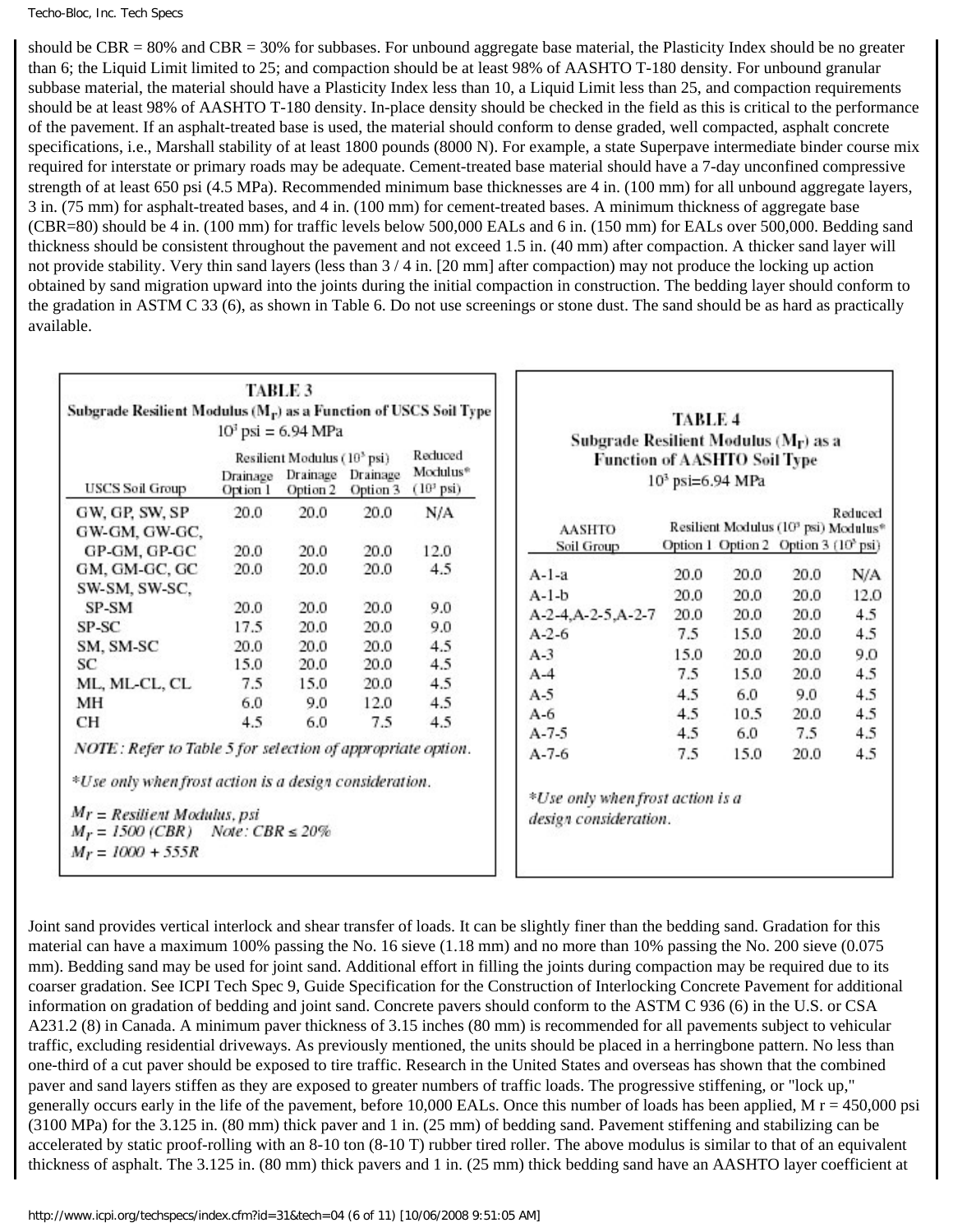least equal to the same thickness of asphalt, i.e., 0.44 per inch (25 mm). Unlike asphalt, the modulus of concrete pavers will not substantially decrease as temperature increases, nor will they become brittle in cold climates. They can withstand loads without distress and deterioration in temperature extremes.

|                        | TABLE 5<br><b>Environment and Drainage Options for</b><br><b>Subgrade Characterization</b>  |       |               |   | TABLE 6<br>ASTM C 33<br><b>Gradation for Bedding Sand</b> |                               |
|------------------------|---------------------------------------------------------------------------------------------|-------|---------------|---|-----------------------------------------------------------|-------------------------------|
| Quality of<br>Drainage | Percent of Time Pavement is Exposed to<br>Moisture Levels Approaching Saturation<br>$< 1\%$ | 1105% | 5 to 25% >25% |   | <b>Sieve Size</b><br>$\frac{3}{8}$ inches (9.5 mm)        | <b>Percent Passing</b><br>100 |
| Excellent              | 3                                                                                           | 3     | 3             | 2 | No. 4 (4.75 mm)                                           | 95-100                        |
| Good                   | 3                                                                                           | 3     | $\mathbf{2}$  | 2 | No. 8 (2.36 mm)<br>No. 16 (1.18 mm)                       | 80-100<br>50-85               |
| Fair                   | 3                                                                                           | 2     | 2             |   | No. 30 (0.600 mm)                                         | 25-60                         |
| Poor                   | 2                                                                                           | 2     |               |   | No. 50 (0.300 mm)                                         | 10-30                         |
| Very Poor              | 2                                                                                           |       |               |   | No. 100 (0.150 mm)                                        | $2 - 10$                      |
|                        |                                                                                             |       |               |   | No. 200 (0.075 mm)                                        | $0 - 1$                       |

| TABLE 7                    |          |  |  |
|----------------------------|----------|--|--|
| ESALs<br>5x10 <sup>4</sup> | TI<br>6. |  |  |
| 1x10 <sup>5</sup>          | 6.8      |  |  |
| 3x10 <sup>5</sup>          | 7.2      |  |  |
| 5x10 <sup>5</sup>          | 8.3      |  |  |
| 7x10 <sup>5</sup>          | 8.6      |  |  |
| 1x10 <sup>6</sup>          | 9.       |  |  |
| $3x10^6$                   | 10.3     |  |  |
| $5x10^6$                   | 10.9     |  |  |
| 7x10 <sup>6</sup>          | 11.3     |  |  |
| 1x10 <sup>7</sup>          | 11.8     |  |  |
| 2x10 <sup>7</sup>          | 12.8     |  |  |
| $3x10^7$                   | 13.5     |  |  |

#### **Structural Design Curves**

Figures 5, 6, and 7 are the base thickness design curves for unbound aggregate, asphalt-treated and cement-treated materials. The thicknesses on the charts are a function of the subgrade strength (M r , Rvalue or CBR) and design traffic repetitions (EALs). Use the following steps to determine a pavement thickness:

1. Compute design EALs or convert computed TIs to EALs. Use known traffic values or use the recommended default values given in Table 2. EALs are typically estimated over a 20-year life. Annual growth of EALs over the life of the pavement should be considered.

2. Characterize subgrade strength from laboratory test data. If there is no laboratory or field test data, use Tables 3 and 4 to estimate M r , CBR or R-value.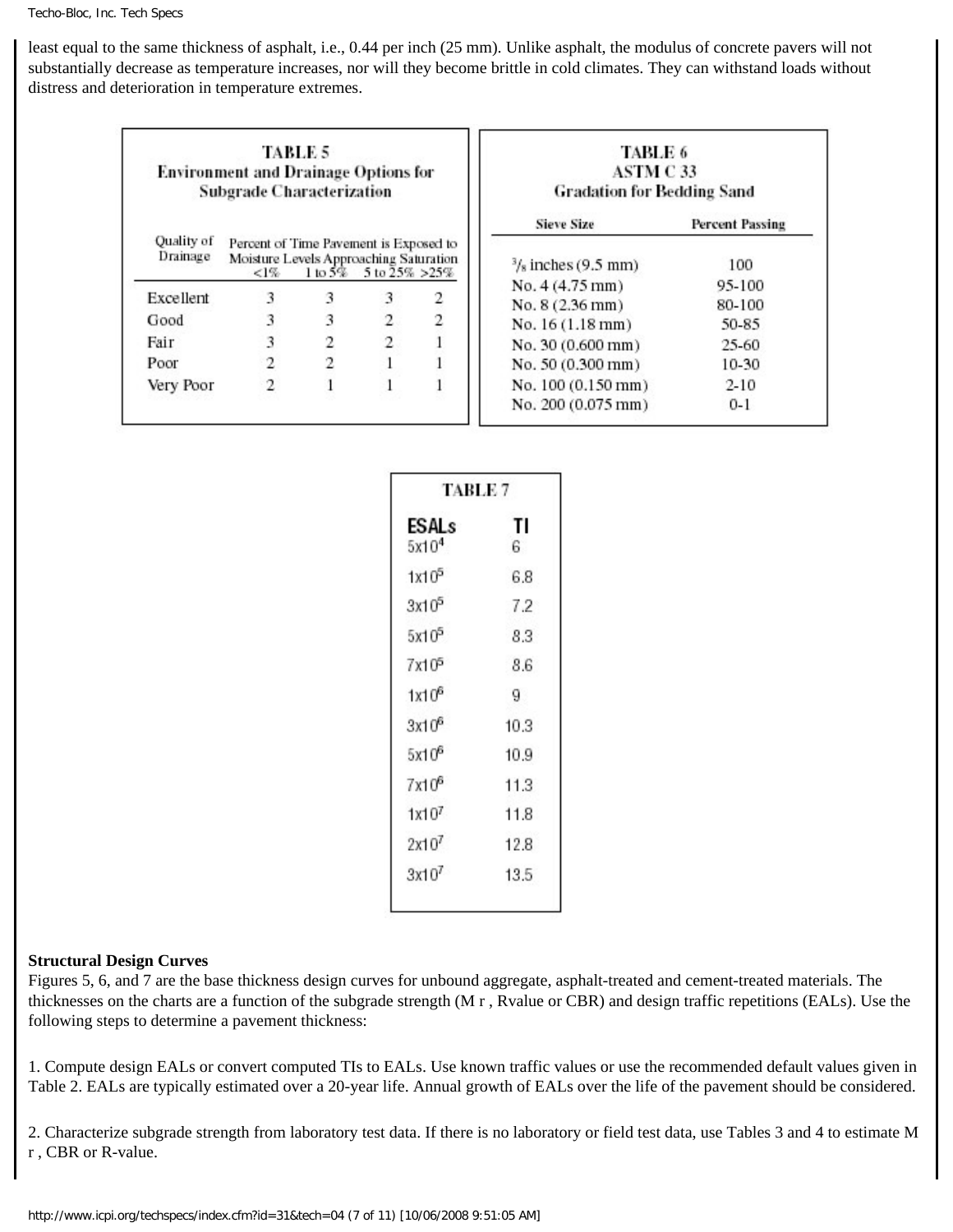3. Determine the required base thickness. Use M r , R-value or CBR for subgrade strength and design EALs or TIs listed in Table 7 input into Figures 5, 6 or 7, depending on the base material required. A portion or all of the estimated base thickness exceeding the minimum thickness requirements can be substituted by a lower quality, unbound aggregate subbase layer. This is accomplished through the use of layer equivalency values: 1 in. (25 mm) of aggregate base is equivalent to 1.75 in. (45 mm) of unbound aggregate subbase material; 1 in. (25 mm) of asphalt-treated base is equivalent to 3.4 in. (85 mm) of unbound aggregate subbase material; and 1 in. (25 mm) of cement-treated base is equivalent to 2.5 in. (65 mm) of unbound aggregate subbase.



Figure 5. Thickness design curves-aggregate base.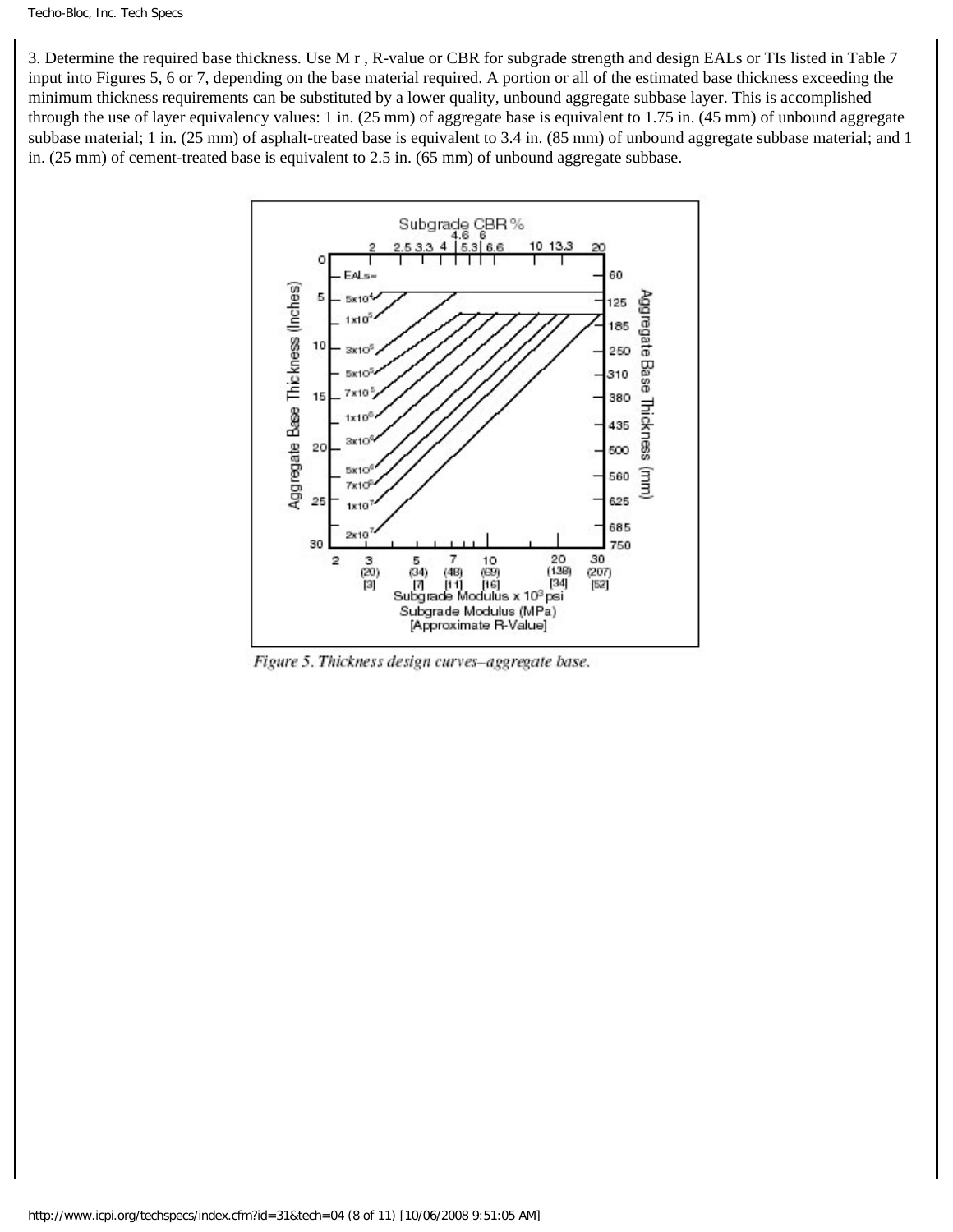

Figure 6. Thickness design curves-asphalt treated base.

Figure 7. Thickness design curves-cement treated base.

### **Example**

**Design Data**-A two-lane urban, residential street is to be designed using concrete pavers. Laboratory tests on the subgrade soil indicate that the pavement is to be constructed on a sandy silt; i.e., ML soil type according to the USCS classification system. No field CBR or resilient modulus data are available. From available climatic data, and subgrade soil type, it is anticipated that the pavement will be exposed to moisture levels approaching saturation more than 25% of the time. Drainage quality will be fair, and frost is a design consideration. Detailed EAL traffic data are not available. Using the above information, designs are to be developed for the following base and subbase paving materials: unbound aggregate base, asphalt-treated base, and unbound aggregate subbase. All designs are to include a base layer but not necessarily the aggregate subbase layer.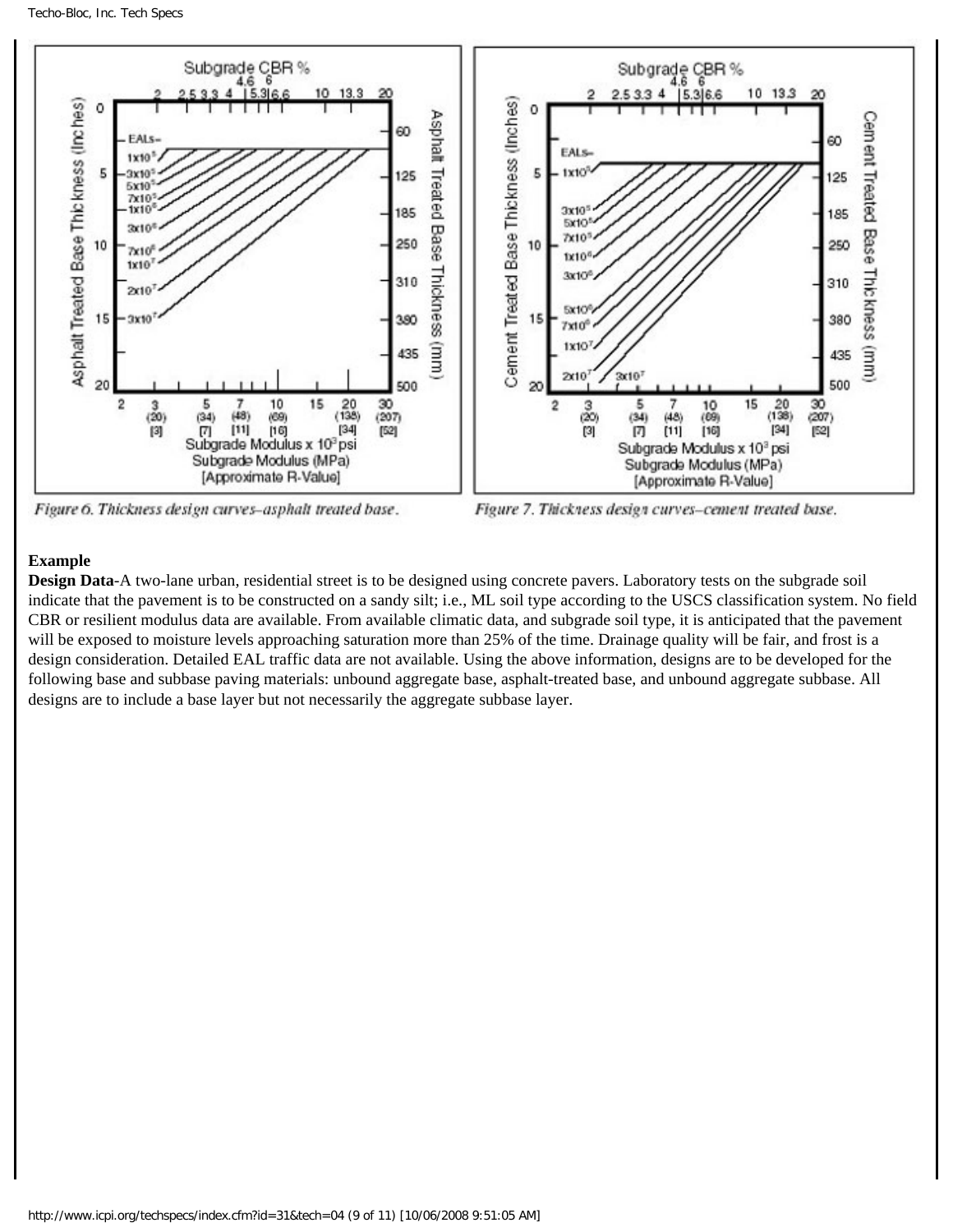

Figure 8. Alternative cross section solutions for the design example.

### **Solution and Results**

1. Estimate design EAL repetitions. Since detailed traffic information was not available, the value recommended in Table 2 was used: 840,000 design EALs or TI = 8.8.

2. Characterize subgrade soil strength. Since only its USCS soil classification is known, Table 3 was used to establish the design strength value. For a USCS ML soil and the given moisture and drainage conditions, the estimated subgrade modulus value is M  $r =$ 7,500 psi (52 MPa), CBR = 5% or R-value = 23. Since frost action is a consideration, the reduced design strength value is M  $r = 4,500$ psi (31 MPa), CBR =  $3\%$  or R-value = 8.

3. Determine base thickness requirements. Input of the design traffic (840,000 EALs) and subgrade strength (M r = 4,500 psi [31 MPa]) values into Figures 5 and 6 yields base thickness requirements of 13 in. (330 mm) for unbound aggregate, or 5.25 in. (133 mm) for an asphalt treated base. These values can be used to develop subbase thicknesses. Since all designs must include a base layer, only that thickness exceeding the minimum allowable value, 4 in. (100 mm) for aggregate bases and 3 in. (75 mm) for asphalt-treated bases, was converted into subbase quality material. With the aggregate base option, 9 in. (230 mm) or 13 4 in. of material can be converted into aggregate subbase quality material, resulting in 15.75 inches (400 mm) or 9 x 1.75 inches. Likewise, for the asphalttreated base option, 2.25 in. (57 mm) or 5.25 3.0 in. of material can be converted into aggregate subbase quality material, resulting in 7.75 in. (197 mm) or 2.25 x 3.40 in. The final cross section design alternatives are shown in Figure 8 with 3.15 in. (80 mm) thick concrete pavers and a 1.0 in. (25 mm) thick bedding sand layer over several bases. These are a sample of the possible material type and thickness combinations which satisfy the design requirements. Cost analyses of these and other pavement cross section alternatives should be conducted in order to select the optimal design.

### **Computerized Solutions**

Interlocking concrete pavement can be designed with ICPI Lockpave software, a computer program for calculating pavement base thicknesses for parking lot, street, industrial, and port applications. User designated inputs include traffic loads, soils, drainage, environmental conditions, and a variety of ways for characterizing the strength of pavement materials. Parking lot and street pavement